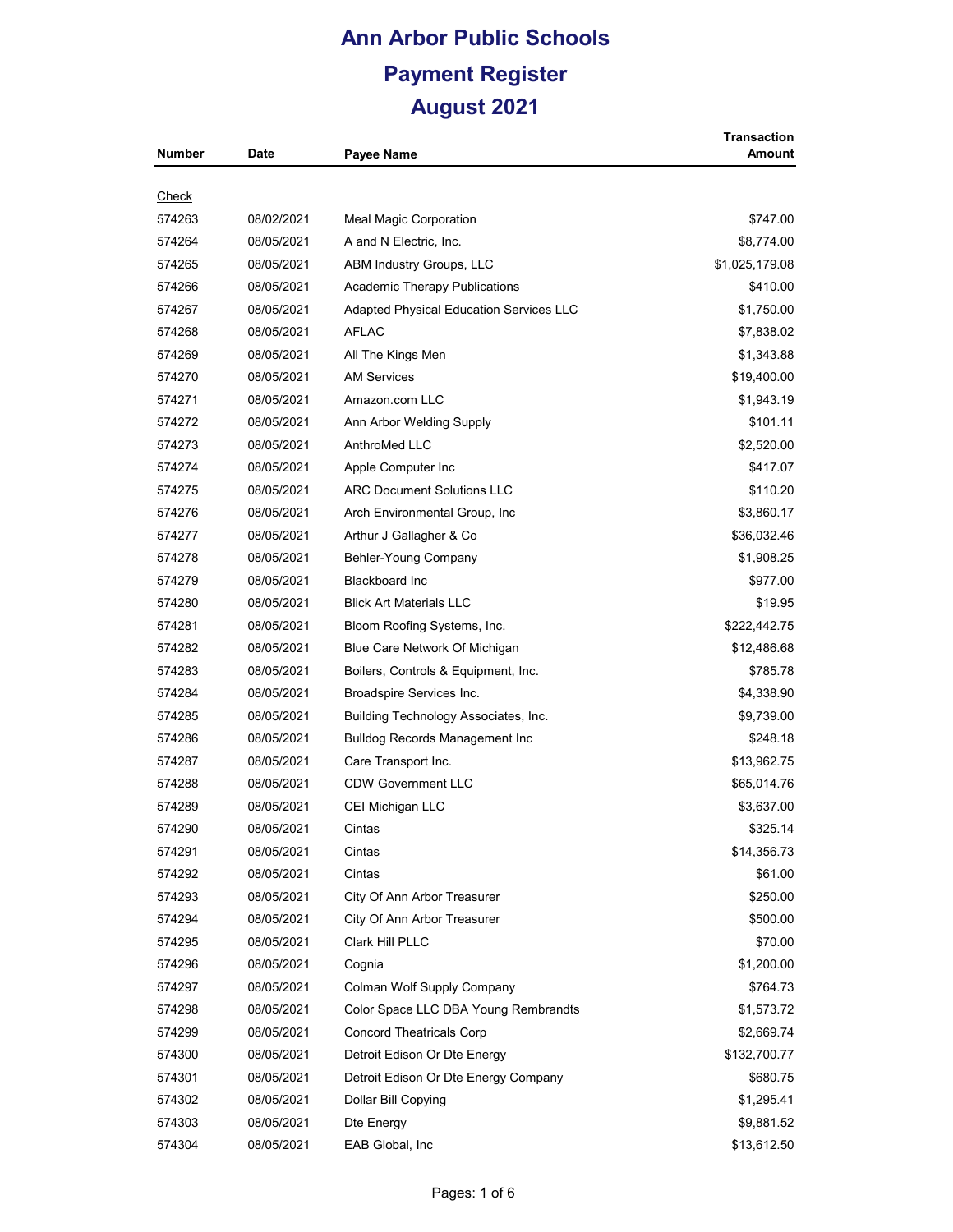| 574305 | 08/05/2021 | Edgenuity, Inc.                             | \$55,000.00  |
|--------|------------|---------------------------------------------|--------------|
| 574306 | 08/05/2021 | Enterprise Rent-A-Car                       | \$86.45      |
| 574307 | 08/05/2021 | ExploreLearning, LLC                        | \$31,875.00  |
| 574308 | 08/05/2021 | <b>First Book</b>                           | \$907.73     |
| 574309 | 08/05/2021 | Follett School Solutions, Inc.              | \$100.07     |
| 574310 | 08/05/2021 | <b>General Painting Company LLC</b>         | \$3,600.00   |
| 574311 | 08/05/2021 | Getaway Tours Inc                           | \$22,330.00  |
| 574312 | 08/05/2021 | Goyette Mechanical Co                       | \$30,141.00  |
| 574313 | 08/05/2021 | <b>Graduation Alliance</b>                  | \$43,600.00  |
| 574314 | 08/05/2021 | Grand Valley Automation, Inc.               | \$9,742.50   |
| 574315 | 08/05/2021 | <b>GVP Sports Network</b>                   | \$3,840.00   |
| 574316 | 08/05/2021 | H.V. Burton Company                         | \$1,546.47   |
| 574317 | 08/05/2021 | Huron Athletic Booster Club                 | \$3,880.81   |
| 574318 | 08/05/2021 | Huron Music Association                     | \$550.00     |
| 574319 | 08/05/2021 | Inspired By Science, LLC                    | \$19,628.91  |
| 574320 | 08/05/2021 | International Baccalaureate Organization    | \$269.00     |
| 574321 | 08/05/2021 | Intrado Interactive Services Corporation    | \$9,000.00   |
| 574322 | 08/05/2021 | Ithaka Harbors, Inc.                        | \$1,560.00   |
| 574323 | 08/05/2021 | Johnstone Supply Detroit Group              | \$11.76      |
| 574324 | 08/05/2021 | Kendall Hunt Publishing Company             | \$14,376.83  |
| 574325 | 08/05/2021 | Kettering University, Kettering             | \$300.00     |
| 574326 | 08/05/2021 | KnowBe4 Inc.                                | \$24,952.50  |
| 574327 | 08/05/2021 | Lakeshore Learning Materials                | \$2,328.75   |
| 574328 | 08/05/2021 | Logisoft Computer Products LLC              | \$11,900.00  |
| 574329 | 08/05/2021 | Longstreth Sporting Goods                   | \$815.18     |
| 574330 | 08/05/2021 | <b>Madison Electric</b>                     | \$2,108.80   |
| 574331 | 08/05/2021 | <b>MAISL Joint Risk Management Trust</b>    | \$763,147.00 |
| 574332 | 08/05/2021 | Marshall Music Co                           | \$721.00     |
| 574333 | 08/05/2021 | Mea Financial Services Inc. Group Term Life | \$3,834.47   |
| 574334 | 08/05/2021 | Messa (370)                                 | \$561,088.25 |
| 574335 | 08/05/2021 | Michigan Air Products                       | \$9,656.00   |
| 574336 | 08/05/2021 | Michigan Futsal Factory Academy, LLC        | \$13,412.55  |
| 574337 | 08/05/2021 | Michigan Interpreting Services, Inc.        | \$3,000.00   |
| 574338 | 08/05/2021 | Michigan Power Rodding, Inc.                | \$3,175.00   |
| 574339 | 08/05/2021 | Midwestern Consulting Inc-Mci               | \$1,967.60   |
| 574340 | 08/05/2021 | MKD Enterprises, Inc.                       | \$7,202.50   |
| 574341 | 08/05/2021 | <b>MLive Media Group</b>                    | \$552.53     |
| 574342 | 08/05/2021 | <b>NASSP/NHS</b>                            | \$385.00     |
| 574343 | 08/05/2021 | Northwest Evaluation Assoc Csinc            | \$164,010.00 |
| 574344 | 08/05/2021 | NUCO <sub>2</sub> Inc                       | \$1,203.03   |
| 574345 | 08/05/2021 | Office Depot                                | \$410.86     |
| 574346 | 08/05/2021 | Open Up Resources                           | \$12,800.00  |
| 574347 | 08/05/2021 | Peaceful Dragon School                      | \$239.23     |
| 574348 | 08/05/2021 | Pediatric Therapy Associates                | \$42,035.50  |
| 574349 | 08/05/2021 | Pitney Bowes-Purchase Power                 | \$400.00     |
| 574350 | 08/05/2021 | Pittsfield Charter Township                 | \$266.04     |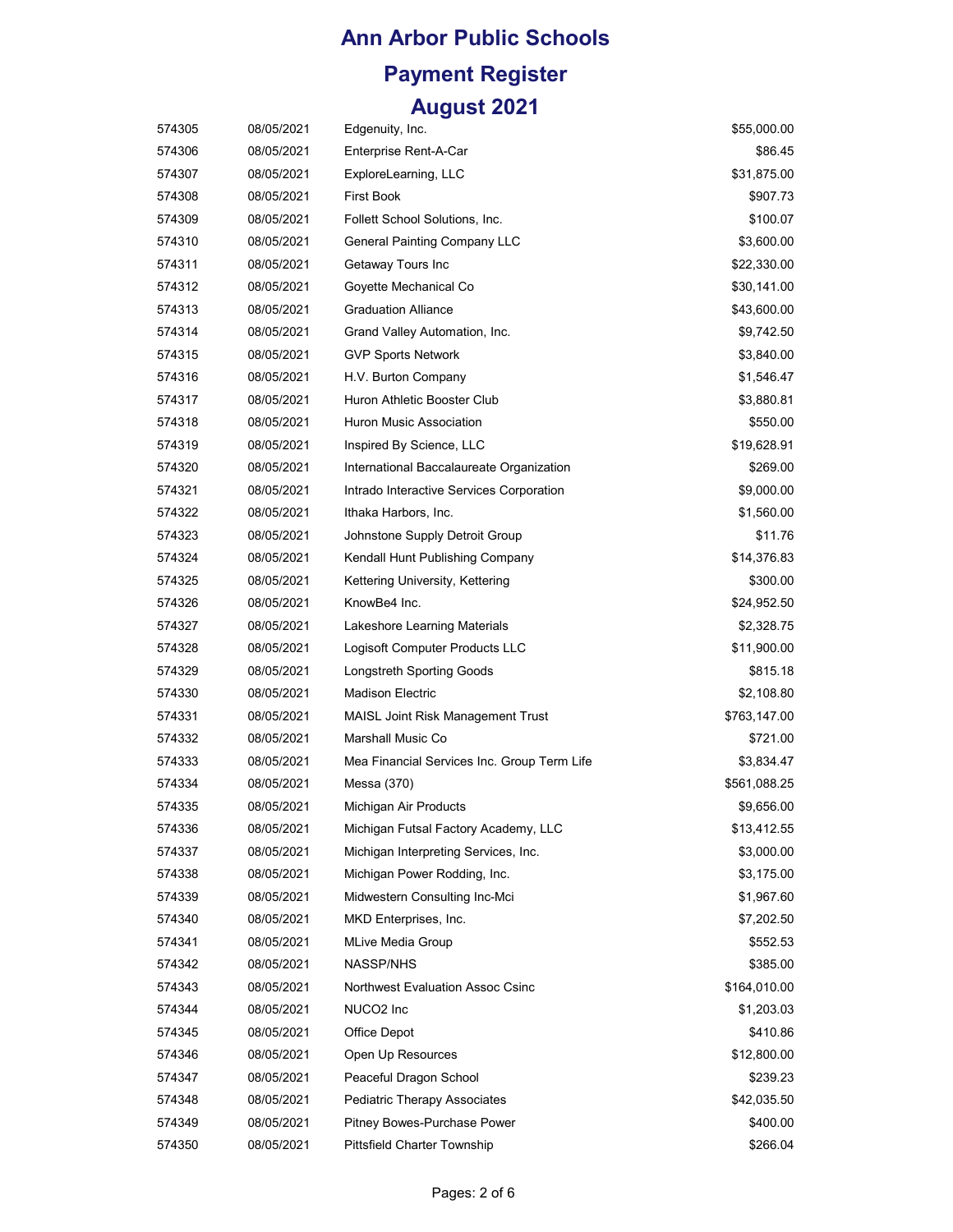| 574351 | 08/05/2021 | <b>Priority Health</b>               | \$2,033,929.36 |
|--------|------------|--------------------------------------|----------------|
| 574352 | 08/05/2021 | ProCare Therapy, Inc.                | \$8,595.00     |
| 574353 | 08/05/2021 | Quadient Finance USA, Inc.           | \$474.42       |
| 574354 | 08/05/2021 | <b>Quill Corporation</b>             | \$12.74        |
| 574355 | 08/05/2021 | Revel and Roll                       | \$1,307.55     |
| 574356 | 08/05/2021 | <b>RJ Landau Partners</b>            | \$3,581.25     |
| 574357 | 08/05/2021 | Safety Systems, Inc.                 | \$527.95       |
| 574358 | 08/05/2021 | Savvas Learning Company, LLC         | \$43,809.27    |
| 574359 | 08/05/2021 | School Health Corporation            | \$130.50       |
| 574360 | 08/05/2021 | Sentinel Technologies Inc            | \$176,988.16   |
| 574361 | 08/05/2021 | Set-Seg (Opt & Gtl)                  | \$1,210.68     |
| 574362 | 08/05/2021 | Soliant Health                       | \$840.00       |
| 574363 | 08/05/2021 | Sports & Recreation, LLC             | \$24,592.82    |
| 574364 | 08/05/2021 | Stafford-Smith, Inc.                 | \$4,288.00     |
| 574365 | 08/05/2021 | Stone & Dirt                         | \$500.00       |
| 574366 | 08/05/2021 | Tamres Group, Inc.                   | \$239.00       |
| 574367 | 08/05/2021 | The Sherwin-Williams Company         | \$71.44        |
| 574368 | 08/05/2021 | <b>Therapy Travelers</b>             | \$2,640.00     |
| 574369 | 08/05/2021 | Town & Country Pools                 | \$2,190.00     |
| 574370 | 08/05/2021 | Trafera Holdings, LLC                | \$19,847.23    |
| 574371 | 08/05/2021 | Tredroc Tire Services, LLC           | \$44.00        |
| 574372 | 08/05/2021 | U Of M Varsity Tennis Center         | \$992.00       |
| 574373 | 08/05/2021 | Upbeat Music, LLC                    | \$39,000.00    |
| 574374 | 08/05/2021 | Venture International LLC            | \$1,125.00     |
| 574375 | 08/05/2021 | Walsworth Publishing Company         | \$178.29       |
| 574376 | 08/05/2021 | <b>Washtenaw Communications</b>      | \$934.80       |
| 574377 | 08/05/2021 | Waste Management                     | \$902.12       |
| 574378 | 08/05/2021 | Western Michigan University          | \$10,000.00    |
| 574379 | 08/05/2021 | Williams Scotsman, Inc.              | \$140.00       |
| 574380 | 08/05/2021 | Young Supply Co                      | \$362.42       |
| 574381 | 08/05/2021 | Kapnick Insurance Group              | \$8,608.00     |
| 574382 | 08/05/2021 | Paradigm Equities Inc                | \$67,797.05    |
| 574383 | 08/05/2021 | Absolute Title Company               | \$20,000.00    |
| 574384 | 08/05/2021 | Hanson, Krystal                      | \$46.00        |
| 574385 | 08/05/2021 | Kim, Michael                         | \$100.00       |
| 574386 | 08/05/2021 | Pok, Angela                          | \$100.00       |
| 574387 | 08/05/2021 | Sangha, Navneet                      | \$109.75       |
| 574388 | 08/05/2021 | Winter, Kelsey                       | \$16.00        |
| 574389 | 08/11/2021 | Michigan Education Association (MEA) | \$844.71       |
| 574390 | 08/11/2021 | Midland Funding LLC                  | \$176.45       |
| 574391 | 08/11/2021 | University Of Michigan Credit Union  | \$50.00        |
| 574392 | 08/11/2021 | Chapter 13 Trustee                   | \$758.60       |
| 574393 | 08/11/2021 | Michigan State Disbursement Unit     | \$3,456.55     |
| 574394 | 08/11/2021 | Office Of The Chapter 13 Trustee     | \$336.96       |
| 574395 | 08/13/2021 | Midland Credit Management, INC.      | \$352.90       |
| 574396 | 08/13/2021 | <b>Advanced Water Treatment</b>      | \$232.00       |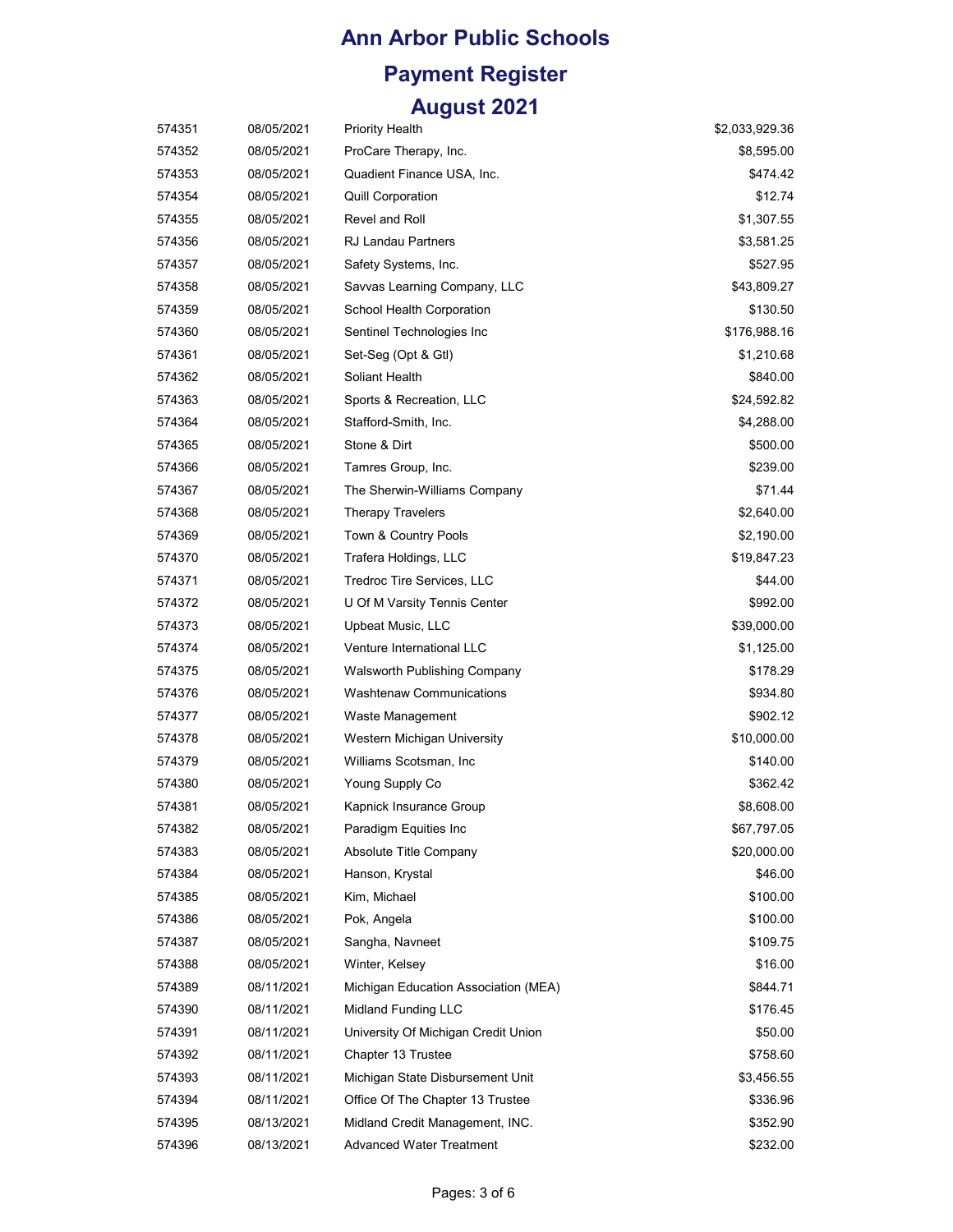| 574397 | 08/13/2021 | Anglin Civil, LLC                           | \$111,149.98 |
|--------|------------|---------------------------------------------|--------------|
| 574398 | 08/13/2021 | AnthroMed LLC                               | \$840.00     |
| 574399 | 08/13/2021 | Apple Computer Inc                          | \$536.15     |
| 574400 | 08/13/2021 | Applied Imaging                             | \$4,095.30   |
| 574401 | 08/13/2021 | <b>Arbor Scientific</b>                     | \$5,355.80   |
| 574402 | 08/13/2021 | Arch Environmental Group, Inc               | \$16,252.73  |
| 574403 | 08/13/2021 | Behler-Young Company                        | \$744.66     |
| 574404 | 08/13/2021 | <b>Blackboard Inc</b>                       | \$38,048.20  |
| 574405 | 08/13/2021 | Blackstone Bookstore & Cultural Center      | \$291.74     |
| 574406 | 08/13/2021 | <b>Brainspring</b>                          | \$353.00     |
| 574407 | 08/13/2021 | <b>Busch's Valuland-Main St</b>             | \$54.47      |
| 574408 | 08/13/2021 | Care Transport Inc.                         | \$3,925.00   |
| 574409 | 08/13/2021 | <b>Carpentry Concepts &amp; Ceilings</b>    | \$5,290.24   |
| 574410 | 08/13/2021 | Cintas                                      | \$13,285.66  |
| 574411 | 08/13/2021 | Cognia                                      | \$1,200.00   |
| 574412 | 08/13/2021 | Dollar Bill Copying                         | \$305.10     |
| 574413 | 08/13/2021 | DuPree, Krystle                             | \$130.00     |
| 574414 | 08/13/2021 | EDpuzzle, Inc.                              | \$24,000.00  |
| 574415 | 08/13/2021 | Enterprise Rent-A-Car                       | \$1,244.16   |
| 574416 | 08/13/2021 | <b>Equal Opportunity Schools</b>            | \$36,000.00  |
| 574417 | 08/13/2021 | Ferguson Enterprises, Inc.                  | \$26,789.38  |
| 574418 | 08/13/2021 | Follett School Solutions, Inc.              | \$1,349.65   |
| 574419 | 08/13/2021 | Fontanesi and Kann Co.                      | \$13,400.00  |
| 574420 | 08/13/2021 | Gaynor, Jeffrey, T                          | \$130.00     |
| 574421 | 08/13/2021 | <b>Graduation Alliance</b>                  | \$82,000.00  |
| 574422 | 08/13/2021 | GreatAmerica Financial Services Corporation | \$861.82     |
| 574423 | 08/13/2021 | Heikk's Decorated Apparel                   | \$700.00     |
| 574424 | 08/13/2021 | Horizon Communiucations Co., Inc.           | \$9,571.00   |
| 574425 | 08/13/2021 | Hudl                                        | \$7,000.00   |
| 574426 | 08/13/2021 | Idemia Identity & Security USA LLC          | \$818.25     |
| 574427 | 08/13/2021 | Incident IQ, LLC                            | \$500.00     |
| 574428 | 08/13/2021 | Istudio Projects Inc.                       | \$426,750.00 |
| 574429 | 08/13/2021 | Johnson, Bryan, Lee                         | \$130.00     |
| 574430 | 08/13/2021 | Johnstone Supply Detroit Group              | \$1,823.22   |
| 574431 | 08/13/2021 | Kelly-Shaieb, Jessica, Leigh                | \$130.00     |
| 574432 | 08/13/2021 | Lazarus, Rebecca, Ruth                      | \$130.00     |
| 574433 | 08/13/2021 | <b>Madison Electric</b>                     | \$1,361.74   |
| 574434 | 08/13/2021 | Naviance Inc                                | \$61,571.45  |
| 574435 | 08/13/2021 | NUCO <sub>2</sub> Inc                       | \$277.86     |
| 574436 | 08/13/2021 | Office Depot                                | \$173.61     |
| 574437 | 08/13/2021 | Plante & Moran, PLLC                        | \$13,525.00  |
| 574438 | 08/13/2021 | Pods Enterprises, LLC                       | \$348.00     |
| 574439 | 08/13/2021 | Premier Relocations, LLC                    | \$110,282.47 |
| 574440 | 08/13/2021 | ProCare Therapy, Inc.                       | \$3,150.00   |
| 574441 | 08/13/2021 | Project Lead The Way, Inc.                  | \$1,000.00   |
| 574442 | 08/13/2021 | Quadient Finance USA, Inc.                  | \$500.00     |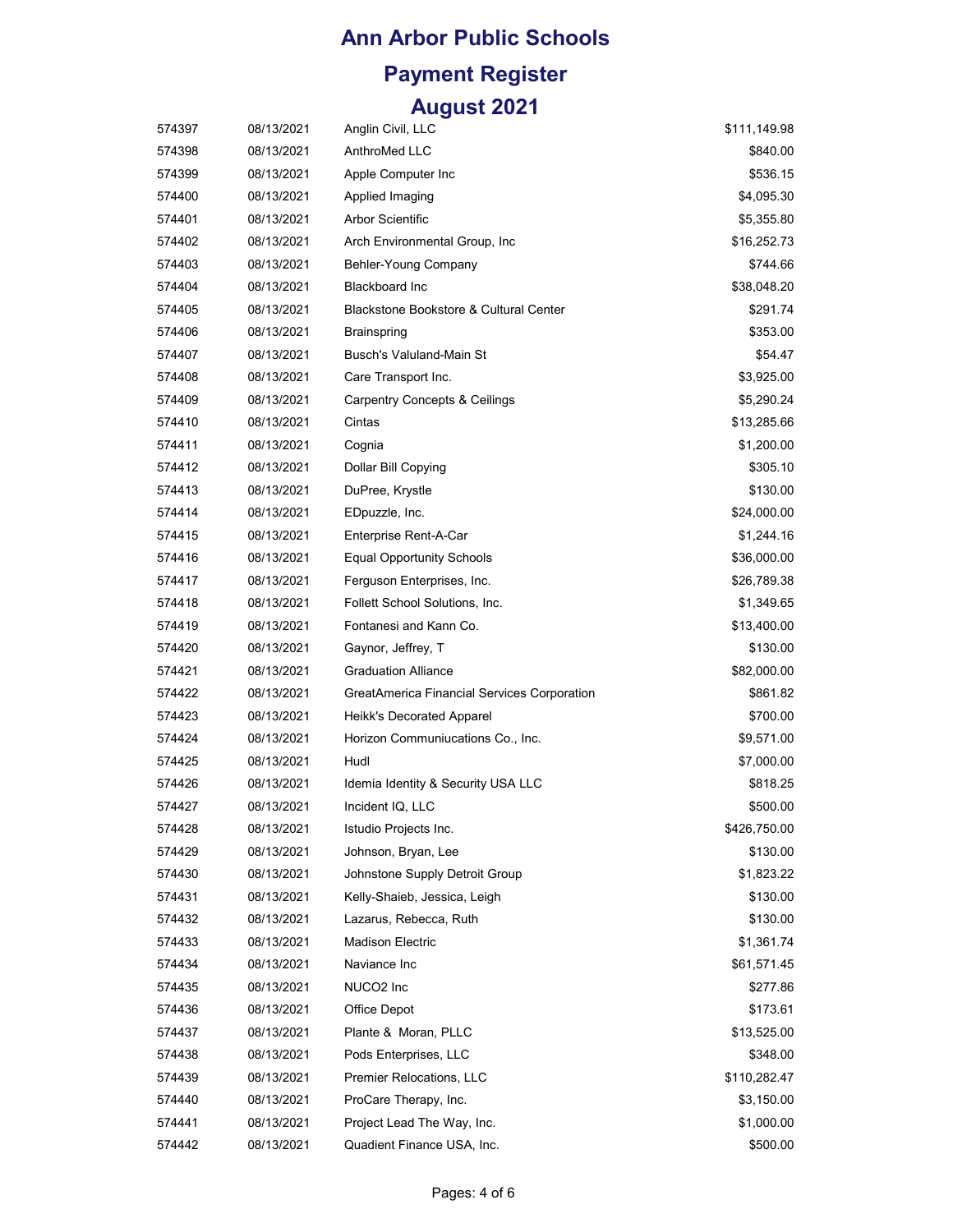#### **Ann Arbor Public Schools**

# **Payment Register**

#### **August 2021**

| 574443 | 08/13/2021 | Querijero, Ernesto                            | \$130.00     |
|--------|------------|-----------------------------------------------|--------------|
| 574444 | 08/13/2021 | RAM Construction Services of Michigan, Inc.   | \$31,920.00  |
| 574445 | 08/13/2021 | Safety Systems, Inc.                          | \$1,843.00   |
| 574446 | 08/13/2021 | Sentinel Technologies Inc                     | \$162,728.00 |
| 574447 | 08/13/2021 | Soliant Health                                | \$840.00     |
| 574448 | 08/13/2021 | Southeastern Conference                       | \$1,600.00   |
| 574449 | 08/13/2021 | Superior Charter Township                     | \$8,695.00   |
| 574450 | 08/13/2021 | Susan Eunice Baskett                          | \$130.00     |
| 574451 | 08/13/2021 | The Sherwin-Williams Company                  | \$6.92       |
| 574452 | 08/13/2021 | <b>Therapy Travelers</b>                      | \$880.00     |
| 574453 | 08/13/2021 | Tyler Technologies, Inc.                      | \$350.00     |
| 574454 | 08/13/2021 | <b>Underground Printing</b>                   | \$765.00     |
| 574455 | 08/13/2021 | Virginia Tech                                 | \$228.19     |
| 574456 | 08/13/2021 | Washtenaw County Treasurer Office             | \$85,725.94  |
| 574457 | 08/13/2021 | Waste Management                              | \$1,827.35   |
| 574458 | 08/13/2021 | Webster Township Treasurer's Office           | \$535.00     |
| 574459 | 08/13/2021 | Young Supply Co                               | \$98.42      |
| 574460 | 08/13/2021 | Paradigm Equities Inc                         | \$4,425.85   |
| 574461 | 08/19/2021 | Amazon.com LLC                                | \$7,661.15   |
| 574462 | 08/19/2021 | Ann Arbor Observer                            | \$5,981.20   |
| 574463 | 08/19/2021 | AquaPhoenix Scientific, Inc.                  | \$36,912.00  |
| 574464 | 08/19/2021 | Arbor Springs Water                           | \$28.00      |
| 574465 | 08/19/2021 | Arthur J Gallagher & Co                       | \$12,812.50  |
| 574466 | 08/19/2021 | <b>Baruzzini Aquatics</b>                     | \$4,800.00   |
| 574467 | 08/19/2021 | Behler-Young Company                          | \$785.46     |
| 574468 | 08/19/2021 | Blue Care Network Of Michigan                 | \$12,486.68  |
| 574469 | 08/19/2021 | Carolina Biological Supply Company            | \$109.33     |
| 574470 | 08/19/2021 | Compass Group, DBA Chartwells K-12            | \$182,330.28 |
| 574471 | 08/19/2021 | COR Maintenance LLC.                          | \$481.05     |
| 574472 | 08/19/2021 | Coucil of Administrators of Special Education | \$550.00     |
| 574473 | 08/19/2021 | Council for Exceptional Children              | \$225.00     |
| 574474 | 08/19/2021 | Davis Vision                                  | \$3,240.69   |
| 574475 | 08/19/2021 | Detroit Edison Or Dte Energy                  | \$37,304.61  |
| 574476 | 08/19/2021 | Dihydro Services Inc                          | \$436.00     |
| 574477 | 08/19/2021 | Discount School Supply                        | \$465.64     |
| 574478 | 08/19/2021 | Dollar Bill Copying                           | \$649.25     |
| 574479 | 08/19/2021 | Grainger                                      | \$47,765.59  |
| 574480 | 08/19/2021 | Huron High School Petty Cash or, Che          | \$500.00     |
| 574481 | 08/19/2021 | J.C. Ehrlich Pest Control                     | \$2,742.30   |
| 574482 | 08/19/2021 | Johnstone Supply Detroit Group                | \$242.64     |
| 574483 | 08/19/2021 | K & B Asphalt Sealcoating, Inc.               | \$38,858.64  |
| 574484 | 08/19/2021 | Kendall Hunt Publishing Company               | \$93.15      |
| 574485 | 08/19/2021 | Lakeshore Learning Materials                  | \$1,215.48   |
| 574486 | 08/19/2021 | Let's Go Transportation Services              | \$2,314.75   |
| 574487 | 08/19/2021 | <b>Madison Electric</b>                       | \$1,407.68   |
| 574488 | 08/19/2021 | Massp                                         | \$1,525.00   |